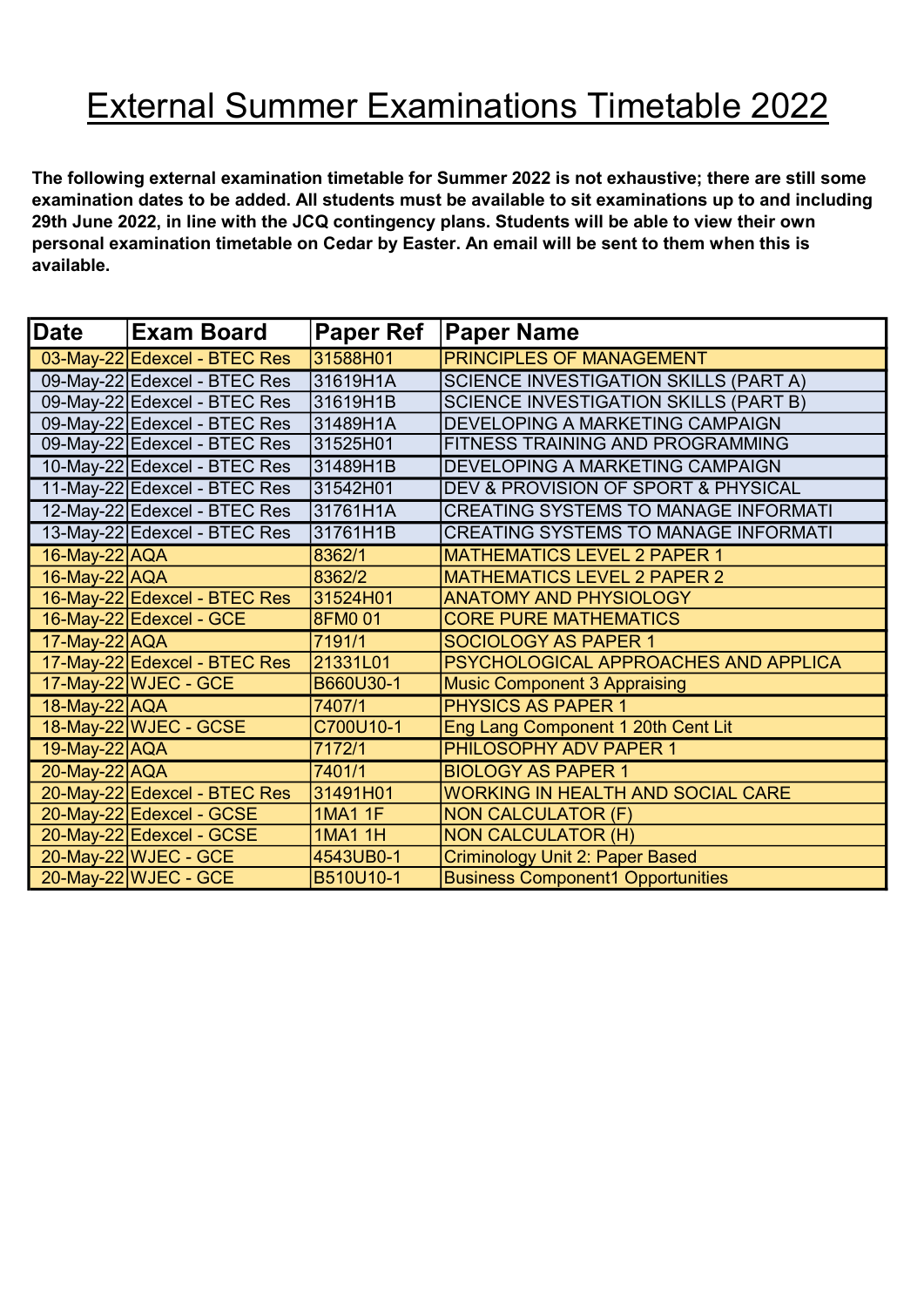| <b>Date</b>        | <b>Exam Board</b>            | <b>Paper Ref</b> | <b>Paper Name</b>                         |
|--------------------|------------------------------|------------------|-------------------------------------------|
| $23$ -May-22 $AQA$ |                              | 7192/1           | SOCIOLOGY ADV PAPER 1                     |
| $23$ -May-22 AQA   |                              | 7136/1           | <b>ECONOMICS ADV PAPER 1</b>              |
|                    | 23-May-22 Edexcel - GCE      | 8FM0 2F          | <b>F.STATS.1 &amp; DEC.MATHS.1</b>        |
| 24-May-22 AQA      |                              | 7237/W           | <b>DANCE ADV WRITTEN</b>                  |
| 24-May-22 OCR      |                              | H567/01          | PSYCHOLOGY: RESEARCH METHODS WTN          |
| 24-May-22 OCR      |                              | H407/12          | ANC HIST: ATHENS & GREEK WORLD WTN        |
| 25-May-22 AQA      |                              | 7152/1           | POLITICS ADV PAPER 1                      |
| 25-May-22 AQA      |                              | 7687/1           | <b>POLISH ADV PAPER 1</b>                 |
| $25$ -May-22 AQA   |                              | 7702/1           | <b>ENGLISH LANGUAGE ADV PAPER 1</b>       |
|                    | 25-May-22 Edexcel - GCE      | 9FM0 01          | <b>CORE PURE MATHS.1</b>                  |
|                    | 25-May-22 WJEC - GCE         | A510U10-1        | <b>Business Component 1 Opportunities</b> |
| 26-May-22 AQA      |                              | 7042/1J          | HISTORY ADV PAPER 1 OPTION J              |
| 26-May-22 AQA      |                              | 7408/1           | <b>PHYSICS ADV PAPER 1</b>                |
| $26$ -May-22 AQA   |                              | 7582/1           | PHYSICAL EDUCATION ADV PAPER 1            |
|                    | 26-May-22 Edexcel - BTEC Res | 21325L01         | PRINCIPLES OF APPLIED HUMAN BIOLOGY       |
|                    | 26-May-22 WJEC - GCE         | A670U10-1        | Film Studies Comp1 Varieties of Film      |
| $27$ -May-22 AQA   |                              | 7037/1           | <b>GEOGRAPHY ADV PAPER 1</b>              |
| 27-May-22 AQA      |                              | 7191/2           | <b>SOCIOLOGY AS PAPER 2</b>               |
|                    | $27$ -May-22 WJEC - GCE      | A680U10-1        | Media Studies Comp 1 Media Products       |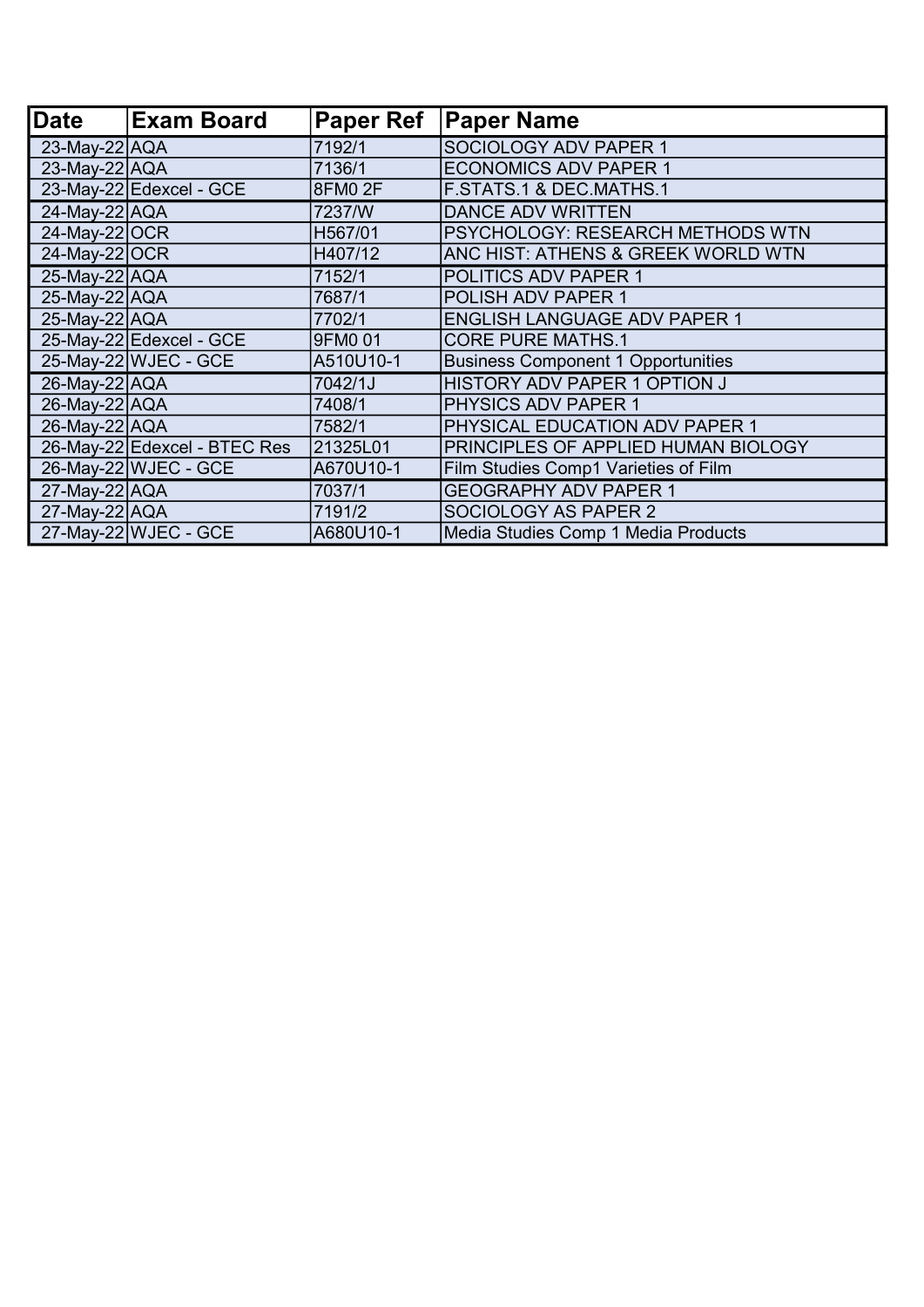| <b>IDate</b>  | <b>Exam Board</b>            |                | Paper Ref   Paper Name                         |
|---------------|------------------------------|----------------|------------------------------------------------|
| 06-Jun-22 AQA |                              | 7127/1         | <b>ACCOUNTING ADV PAPER 1</b>                  |
| 06-Jun-22 AQA |                              | 7162/1         | <b>LAW ADV PAPER 1</b>                         |
| 06-Jun-22 AQA |                              | 7407/2         | <b>PHYSICS AS PAPER 2</b>                      |
| 06-Jun-22 AQA |                              | 7136/2         | <b>ECONOMICS ADV PAPER 2</b>                   |
| 06-Jun-22 AQA |                              | 7702/2         | <b>ENGLISH LANGUAGE ADV PAPER 2</b>            |
|               | 06-Jun-22 Edexcel - BTEC Res | 31493H01       | ANATOMY & PHYSIOLOGY FOR HEALTH & SO           |
| 06-Jun-22 OCR |                              | H407/22        | ANC HIST: THE ELEVEN CAESARS WTN               |
|               | 06-Jun-22 WJEC - GCE         | A670U20-1      | Film Studies Comp2 Global Filmmaking           |
| 07-Jun-22 AQA |                              | 7692/1         | SPANISH ADV PAP 1 LIST, READ & WRIT            |
| 07-Jun-22 AQA |                              | 7192/2         | <b>SOCIOLOGY ADV PAPER 2</b>                   |
|               | 07-Jun-22 Edexcel - GCE      | 9MA0 01        | <b>PURE MATHEMATICS 1</b>                      |
|               | 07-Jun-22 Edexcel - GCSE     | <b>1MA1 2F</b> | <b>CALCULATOR (F)</b>                          |
|               | 07-Jun-22 Edexcel - GCSE     | <b>1MA1 2H</b> | <b>CALCULATOR (H)</b>                          |
|               | 07-Jun-22 WJEC - GCE         | A710U10-1      | Eng L&L Component 1 Poetry & Prose             |
|               | 07-Jun-22 WJEC - GCE         | A720U10-1      | <b>English Lit Component 1 Poetry</b>          |
|               | 07-Jun-22 WJEC - GCE         | B510U20-1      | <b>Business Component 2 Functions</b>          |
| 08-Jun-22 AQA |                              | 7687/2         | <b>POLISH ADV PAPER 2</b>                      |
| 08-Jun-22 AQA |                              | 1350/1         | <b>MATHEMATICAL STUDIES PAPER 1</b>            |
| 08-Jun-22 AQA |                              | 7037/2         | <b>GEOGRAPHY ADV PAPER 2</b>                   |
|               | 08-Jun-22 Edexcel - GCE      | <b>9FM002</b>  | <b>CORE PURE MATHS.2</b>                       |
| 08-Jun-22 OCR |                              | H567/02        | PSYCHLGY:PSYCHLGCL THM THRGH STD WTN           |
|               | 08-Jun-22 WJEC - GCE         | A680U20-1      | Media Studies Comp 2 Media Forms               |
| 09-Jun-22 AQA |                              | 7062/1         | <b>RELIGIOUS STUDIES ADV PAPER 1</b>           |
| 09-Jun-22 AQA |                              | 7172/2         | PHILOSOPHY ADV PAPER 2                         |
| 09-Jun-22 AQA |                              | 7152/2         | <b>POLITICS ADV PAPER 2</b>                    |
| 09-Jun-22 AQA |                              | 7262/W         | DRAMA AND THEATRE ADV WRITTEN                  |
| 09-Jun-22 AQA |                              | 7401/2         | <b>BIOLOGY AS PAPER 2</b>                      |
| 09-Jun-22 AQA |                              | 7402/1         | <b>BIOLOGY ADV PAPER 1</b>                     |
|               | 09-Jun-22 Edexcel - GCE      | 9ST001         | <b>DATA AND PROBABILITY</b>                    |
|               | 09-Jun-22 WJEC - GCE         | 4543UD0-1      | <b>Criminology Unit 4: Paper Based</b>         |
|               | 09-Jun-22 WJEC - GCE         | A510U20-1      | <b>Business Component 2 Analysis&amp;Strat</b> |
|               | 09-Jun-22 WJEC - GCE         | A820U20-1      | <b>German Component 2 Listening</b>            |
| 10-Jun-22 AQA |                              | 7042/2R        | <b>HISTORY ADV PAPER 2 OPTION R</b>            |
| 10-Jun-22 AQA |                              | 7582/2         | PHYSICAL EDUCATION ADV PAPER 2                 |
| 10-Jun-22 AQA |                              | 7408/2         | <b>PHYSICS ADV PAPER 2</b>                     |
|               | 10-Jun-22 WJEC - GCSE        | C700U20-1      | <b>Eng Lang Component 2 NonFiction</b>         |